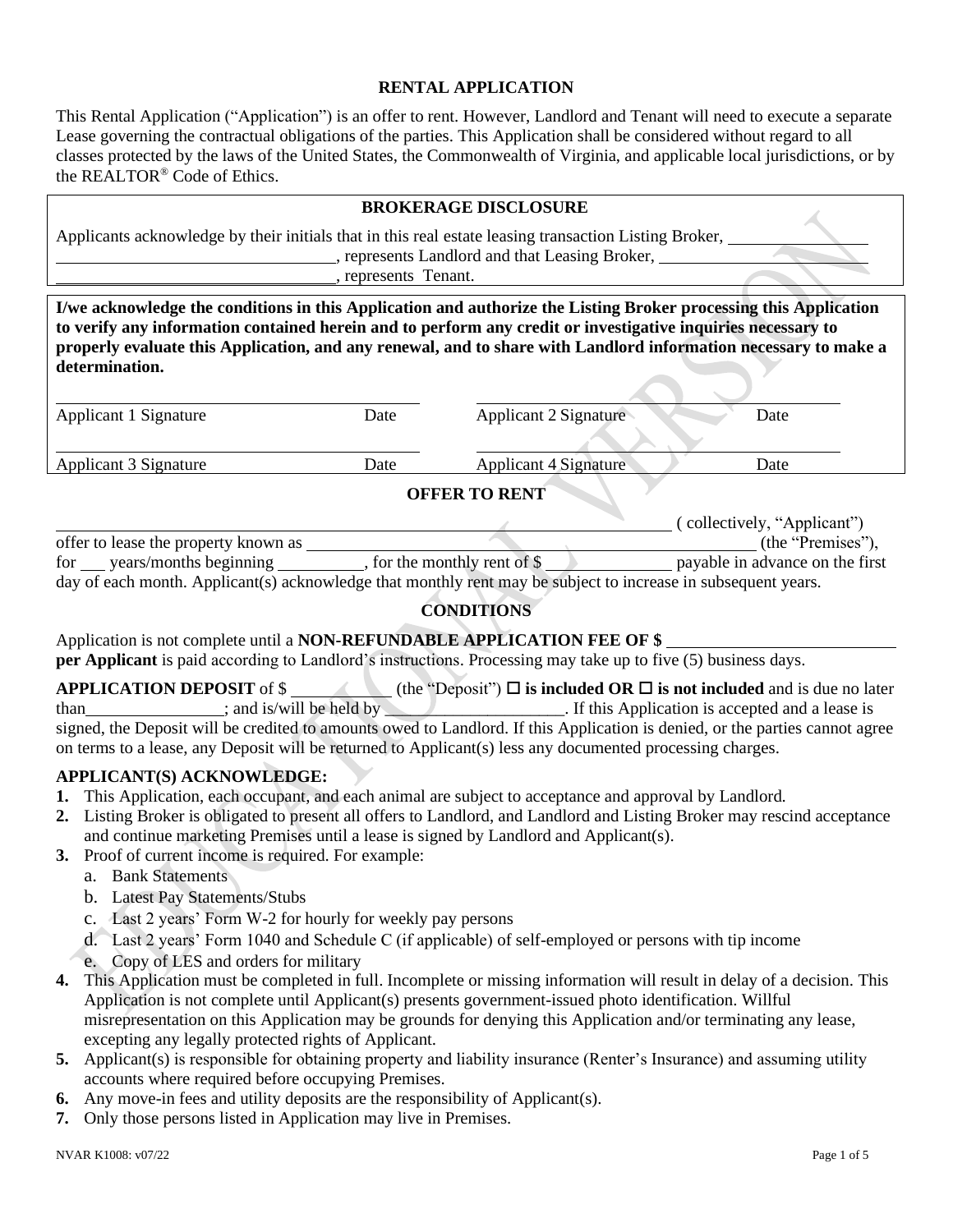**8.** Premises are not to be used for business except with full knowledge and consent of Landlord and in conformity with all applicable laws and regulations.

|                                                                | <b>Applicant One</b> | <b>Applicant Two</b> | <b>Applicant Three</b> | <b>Applicant Four</b> |
|----------------------------------------------------------------|----------------------|----------------------|------------------------|-----------------------|
| <b>Full Name</b>                                               |                      |                      |                        |                       |
| Date of Birth                                                  |                      |                      |                        |                       |
| <b>SNN/TIN</b>                                                 |                      |                      |                        |                       |
| <b>Identification #</b><br><b>Exp. Date</b>                    |                      |                      |                        |                       |
| <b>Email</b>                                                   |                      |                      |                        |                       |
| Phone#                                                         |                      |                      |                        |                       |
| <b>Current Street Address</b><br><b>Indicate Lease or Own</b>  |                      |                      |                        |                       |
| <b>Dates of Occupancy</b>                                      |                      |                      |                        |                       |
| Landlord/Management/<br>Mortgage Co. Name                      |                      |                      |                        |                       |
| <b>Email</b>                                                   |                      |                      |                        |                       |
| Phone $#$                                                      |                      |                      |                        |                       |
| <b>Previous Street Address</b><br><b>Indicate Lease or Own</b> |                      |                      |                        |                       |
| <b>Dates of Occupancy</b>                                      |                      |                      |                        |                       |
| Landlord/Management/<br>Mortgage Co. Name                      |                      |                      |                        |                       |
| <b>Email</b>                                                   |                      |                      |                        |                       |
| Phone#                                                         |                      |                      |                        |                       |
| <b>Employment</b><br><b>Current Company Name</b>               |                      |                      |                        |                       |
| <b>Location</b>                                                |                      |                      |                        |                       |
| <b>Dates of Employment</b>                                     |                      |                      |                        |                       |
| <b>Position/Rank</b>                                           |                      |                      |                        |                       |
| <b>Income</b>                                                  |                      |                      |                        |                       |
| <b>Supervisor Name &amp;</b><br>Phone #                        |                      |                      |                        |                       |
| <b>Previous Company Name</b>                                   |                      |                      |                        |                       |
| Location                                                       |                      |                      |                        |                       |
| <b>Dates of Employment</b>                                     |                      |                      |                        |                       |
| <b>Position/Rank</b>                                           |                      |                      |                        |                       |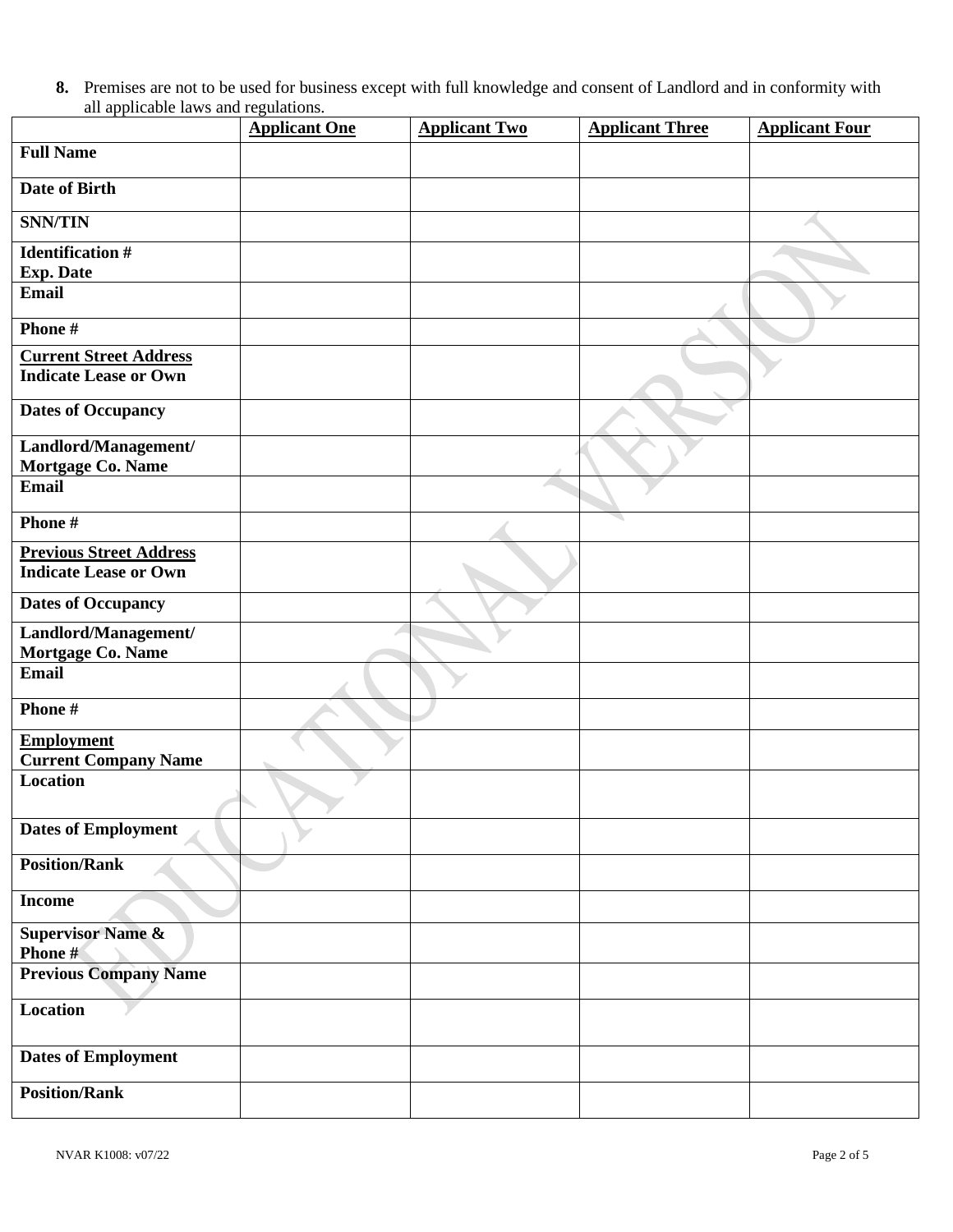| <b>Income</b>                |  |  |
|------------------------------|--|--|
| Supervisor Name &<br>Phone # |  |  |

# **INCOME, ASSETS, & LIABILITIES WORKSHEET**

|                                                |                                                                                                                                                  | INCOME, ASSETS, & LIABILITIES WORKSHEET                     |                                                                                                       |                       |  |  |  |  |
|------------------------------------------------|--------------------------------------------------------------------------------------------------------------------------------------------------|-------------------------------------------------------------|-------------------------------------------------------------------------------------------------------|-----------------------|--|--|--|--|
|                                                | <b>Applicant One</b>                                                                                                                             | <b>Applicant Two</b>                                        | <b>Applicant Three</b>                                                                                | <b>Applicant Four</b> |  |  |  |  |
| <b>Income &amp; Assets - Bank</b>              | Include all accounts below. Under Account Type, choose from the types listed here:                                                               |                                                             |                                                                                                       |                       |  |  |  |  |
| <b>Accounts, Other</b>                         | • Income • Checking • Savings • Money Market • Proceeds from Real Estate Property to be sold •                                                   |                                                             |                                                                                                       |                       |  |  |  |  |
| <b>Accounts, Other Income</b><br><b>Source</b> | Proceeds from Sale of Non-Real Estate Asset • Other Income • Alimony • Child Support •<br>Governmental Assistance/Housing Choice Voucher • Other |                                                             |                                                                                                       |                       |  |  |  |  |
| 1.) Income/Asset Type                          |                                                                                                                                                  |                                                             |                                                                                                       |                       |  |  |  |  |
| Source/Where Deposited                         |                                                                                                                                                  |                                                             |                                                                                                       |                       |  |  |  |  |
| Cash/Market Value                              | \$                                                                                                                                               | \$                                                          | $\mathbb{S}$                                                                                          | \$                    |  |  |  |  |
| 2.) Income/Asset Type                          |                                                                                                                                                  |                                                             |                                                                                                       |                       |  |  |  |  |
| Source/Where Deposited                         |                                                                                                                                                  |                                                             |                                                                                                       |                       |  |  |  |  |
| Cash/Market Value                              | \$                                                                                                                                               | \$                                                          | \$                                                                                                    | \$                    |  |  |  |  |
| 3.) Income/Asset Type                          |                                                                                                                                                  |                                                             |                                                                                                       |                       |  |  |  |  |
| Source/Where Deposited                         |                                                                                                                                                  |                                                             |                                                                                                       |                       |  |  |  |  |
| <b>Cash or Market Value</b>                    | \$                                                                                                                                               | \$                                                          | \$                                                                                                    | \$                    |  |  |  |  |
| 4.) Income/Asset Type                          |                                                                                                                                                  |                                                             |                                                                                                       |                       |  |  |  |  |
| Source/Where Deposited                         |                                                                                                                                                  |                                                             |                                                                                                       |                       |  |  |  |  |
| <b>Cash or Market Value</b>                    | \$                                                                                                                                               | \$                                                          | \$                                                                                                    | $\mathcal{S}$         |  |  |  |  |
| <b>Provide TOTAL</b>                           |                                                                                                                                                  |                                                             |                                                                                                       |                       |  |  |  |  |
| <b>Income/Assets Here:</b>                     | \$                                                                                                                                               | \$                                                          | \$                                                                                                    | \$                    |  |  |  |  |
| <b>Liabilities - Credit</b>                    |                                                                                                                                                  |                                                             | List all liabilities below. Under Account Type, choose from the types listed here: • Revolving (e.g., |                       |  |  |  |  |
| <b>Cards, Lease, Other</b>                     |                                                                                                                                                  |                                                             | credit cards) • Installment (e.g., car, student, personal loans) • Open 30-Day (balance paid monthly) |                       |  |  |  |  |
| <b>Debts that You Owe</b>                      |                                                                                                                                                  | • Lease (not real estate) • Alimony • Child Support • Other |                                                                                                       |                       |  |  |  |  |
| 1.) Liability Type                             |                                                                                                                                                  |                                                             |                                                                                                       |                       |  |  |  |  |
| <b>Creditor Name</b>                           |                                                                                                                                                  |                                                             |                                                                                                       |                       |  |  |  |  |
| <b>Unpaid Balance</b>                          | \$                                                                                                                                               | \$                                                          | \$                                                                                                    | \$                    |  |  |  |  |
| <b>Monthly Payment</b>                         | $\mathcal{S}$                                                                                                                                    | \$                                                          | $\boldsymbol{\mathsf{S}}$                                                                             | \$                    |  |  |  |  |
| 2.) Liability Type                             |                                                                                                                                                  |                                                             |                                                                                                       |                       |  |  |  |  |
| <b>Creditor Name</b>                           |                                                                                                                                                  |                                                             |                                                                                                       |                       |  |  |  |  |
| <b>Unpaid Balance</b>                          | \$                                                                                                                                               | \$                                                          | $\mathbb{S}$                                                                                          | $\mathcal{S}$         |  |  |  |  |
| <b>Monthly Payment</b>                         | \$                                                                                                                                               | \$                                                          | \$                                                                                                    | \$                    |  |  |  |  |
| 3.) Liability Type                             |                                                                                                                                                  |                                                             |                                                                                                       |                       |  |  |  |  |
| <b>Creditor Name</b>                           |                                                                                                                                                  |                                                             |                                                                                                       |                       |  |  |  |  |
| <b>Unpaid Balance</b>                          | \$                                                                                                                                               | \$                                                          | \$                                                                                                    | \$                    |  |  |  |  |
| <b>Monthly Payment</b>                         | \$                                                                                                                                               | \$                                                          | \$                                                                                                    | \$                    |  |  |  |  |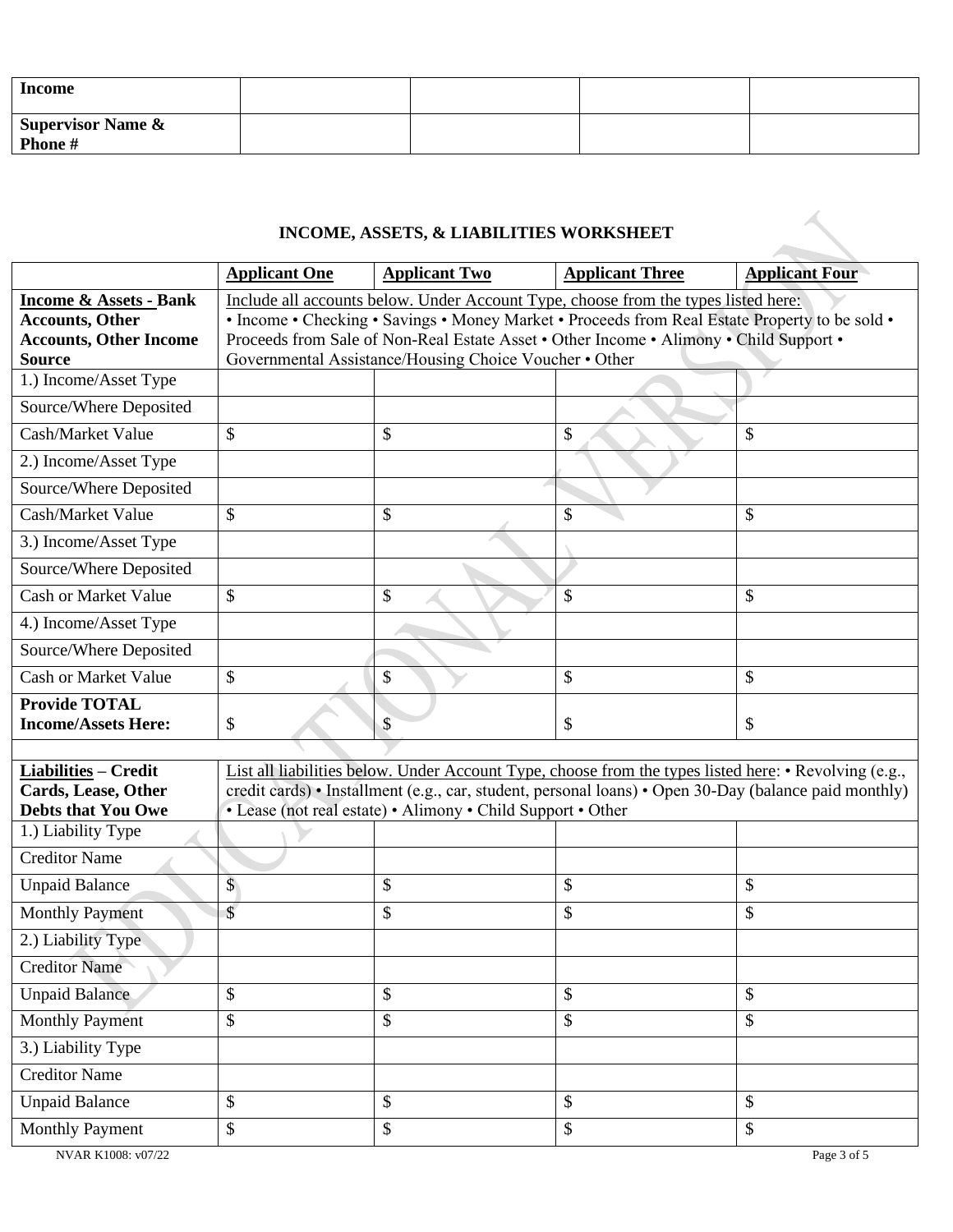| 4.) Liability Type               |  |  |
|----------------------------------|--|--|
| <b>Creditor Name</b>             |  |  |
| <b>Unpaid Balance</b>            |  |  |
| <b>Monthly Payment</b>           |  |  |
| <b>Provide Total Liabilities</b> |  |  |
| Here:                            |  |  |

### **OTHER OCCUPANTS OF THE PREMISES**

(Occupants over 18 must submit applications)

| <b>LAST NAME</b>       | FIRST NAME AND M.I. | M/F | D.O.B. | <b>RELATIONSHIP</b> |
|------------------------|---------------------|-----|--------|---------------------|
|                        |                     |     |        |                     |
|                        |                     |     |        |                     |
|                        |                     |     |        |                     |
|                        |                     |     |        |                     |
| <b>PI FASE ANSWER*</b> |                     |     |        |                     |

|    | <b>PLEASE ANSWER*</b>                                                                                                                                              |            |            |                                                        |               |
|----|--------------------------------------------------------------------------------------------------------------------------------------------------------------------|------------|------------|--------------------------------------------------------|---------------|
|    |                                                                                                                                                                    |            |            | <b>Applicant 1 Applicant 2 Applicant 3 Applicant 4</b> |               |
|    | Have you ever filed for bankruptcy?                                                                                                                                | $\Box$ Yes | $\Box$ Yes | $\Box$ Yes                                             | $\Box$ Yes    |
| 2. | Have you ever been evicted?                                                                                                                                        | $\Box$ Yes | $\Box$ Yes | $\Box$ Yes                                             | $\square$ Yes |
| 3. | Do you have any judgments?                                                                                                                                         | $\Box$ Yes | $\Box$ Yes | $\Box$ Yes                                             | $\Box$ Yes    |
| 4. | Have you had a foreclosure?                                                                                                                                        | $\Box$ Yes | $\Box$ Yes | $\Box$ Yes                                             | $\Box$ Yes    |
| 5. | Are you party to a lawsuit?                                                                                                                                        | $\Box$ Yes | $\Box$ Yes | $\Box$ Yes                                             | $\Box$ Yes    |
| 6. | Do you pay alimony or child support?                                                                                                                               | $\Box$ Yes | $\Box$ Yes | $\Box$ Yes                                             | $\Box$ Yes    |
| 7. | Are you a co-signer another lease?                                                                                                                                 | $\Box$ Yes | $\Box$ Yes | $\Box$ Yes                                             | $\Box$ Yes    |
| 8. | Have you ever had a rental application rejected? $\square$ Yes                                                                                                     |            | $\Box$ Yes | $\Box$ Yes                                             | $\Box$ Yes    |
| 9. | Are you entitled to diplomatic immunity?<br>*Attach explanations on separate sheet if necessary.                                                                   | $\Box$ Yes | $\Box$ Yes | $\Box$ Yes                                             | $\Box$ Yes    |
|    | <b>ADDITIONAL INFORMATION</b>                                                                                                                                      |            |            |                                                        |               |
|    | Do you request Landlord permit smoking in the Premises?                                                                                                            |            |            | $\square$ Yes                                          |               |
|    | Do you request a carbon monoxide detector?^                                                                                                                        |            |            | $\square$ Yes                                          |               |
|    | Do you require a visual smoke detector?                                                                                                                            |            |            | $\square$ Yes                                          |               |
|    | $\Lambda$ Upon request, Landlord may install carbon monoxide detector and/or visual smoke detector but Applicant(s) are responsible for the costs of installation. |            |            |                                                        |               |

|             | LIABILITY COVERAGE MAY BE REQUIRED.<br>List all animals below $\#$ |  |                       |            |                            |                                 |  |
|-------------|--------------------------------------------------------------------|--|-----------------------|------------|----------------------------|---------------------------------|--|
| <b>TYPE</b> | <b>BREED</b>                                                       |  | <b>AGE   WEIGHT  </b> | $\bf{M/F}$ | <b>NEUTER/DECLAW (Y/N)</b> | <b>ASSISTANCE ANIMAL (Y/N)+</b> |  |
|             |                                                                    |  |                       |            |                            |                                 |  |
|             |                                                                    |  |                       |            |                            |                                 |  |
|             |                                                                    |  |                       |            |                            |                                 |  |

# Pets may require separate Pet Addendum, additional deposit and/or rent added to a lease.

**+** If Applicant requires Assistance Animal(s), submit Request for Reasonable Accommodation Rule/Policy and Verification of Disability or comparable documentation of disability-related need with this Application.

### **List all vehicles below**

| <b>VEHICLE: TYPE, MAKE, MODEL</b> | $STATE$   COMMERCIAL $(Y/N)$ |
|-----------------------------------|------------------------------|
|                                   |                              |
|                                   |                              |
|                                   |                              |
|                                   |                              |

#### EMERGENCY CONTACTS